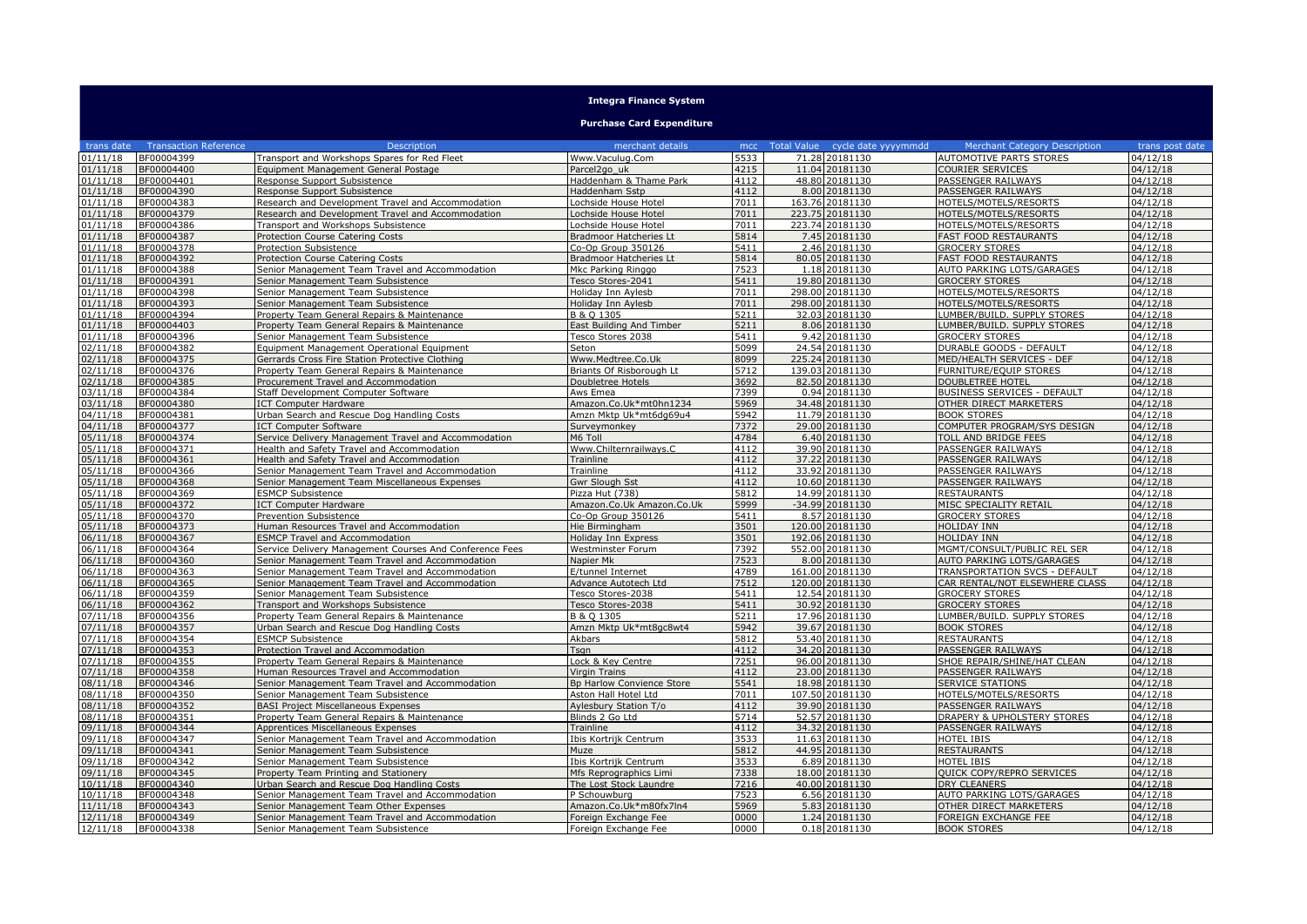| 12/11/18             | BF00004339               | Senior Management Team Subsistence                                                           | Foreign Exchange Fee                        | 0000             |        | 0.32 20181130                     | RESTAURANTS                              | 04/12/18             |
|----------------------|--------------------------|----------------------------------------------------------------------------------------------|---------------------------------------------|------------------|--------|-----------------------------------|------------------------------------------|----------------------|
| 12/11/18             | BF00004335               | Senior Management Team Employees Professional Subs                                           | Www.Cipfa.Org.Uk                            | 8699             |        | 429.00 20181130                   | MEMBER ORGANIZATIONS - DEF               | 04/12/18             |
| 12/11/18             | BF00004336               | Property Team General Repairs & Maintenance                                                  | <b>Foolstation Ltd</b>                      | 5251             |        | 9.98 20181130                     | HARDWARE STORES                          | 04/12/18             |
| 12/11/18             | BF00004337               | Property Team General Repairs & Maintenance                                                  | B & O 1305                                  | 5211             |        | 13.29 20181130                    | LUMBER/BUILD. SUPPLY STORES              | 04/12/18             |
| 13/11/18             | BF00004325               | Prevention Community Safety Charges                                                          | Www.Firstfence.Co.Uk                        | 7399             |        | 474.62 20181130                   | BUSINESS SERVICES - DEFAULT              | 04/12/18             |
| 13/11/18             | BF00004333               | Urban Search and Rescue Dog Handling Costs                                                   | M6 Toll                                     | 4784             |        | 11.30 20181130                    | TOLL AND BRIDGE FEES                     | 04/12/18             |
| 13/11/18             | BF00004326               | Urban Search and Rescue Dog Handling Costs                                                   | Wise                                        | 7399             |        | 739.20 20181130                   | BUSINESS SERVICES - DEFAULT              | 04/12/18             |
| 13/11/18             | BF00004321               | Urban Search and Rescue Dog Handling Costs                                                   | <b>Suites Hotel Knows</b>                   | 7011             |        | 68.00 20181130                    | HOTELS/MOTELS/RESORTS                    | 04/12/18             |
| 13/11/18             | BF00004332               | Transport and Workshops Spares for Lease Cars                                                | My-Accessories.Co.Uk                        | 5399             |        | 10.10 20181130                    | MISC GEN MERCHANDISE - DEF               | 04/12/18             |
| 13/11/18<br>13/11/18 | BF00004328<br>BF00004331 | Senior Management Team Miscellaneous Expenses                                                | Trainline<br>Trainline                      | 4112<br>4112     |        | 11.54 20181130<br>121.33 20181130 | PASSENGER RAILWAYS<br>PASSENGER RAILWAYS | 04/12/18<br>04/12/18 |
| 13/11/18             | BF00004327               | Senior Management Team Miscellaneous Expenses<br>Property Team General Repairs & Maintenance | Wickes                                      | $\frac{1}{5211}$ |        | 23.78 20181130                    | LUMBER/BUILD. SUPPLY STORES              | 04/12/18             |
| 13/11/18             | BF00004334               | Property Team Fixtures and Fittings                                                          | Mobile Mini UK Ltd                          | 4225             |        | 62.16 20181130                    | PUBLIC WAREHOUSING                       | 04/12/18             |
| 13/11/18             | BF00004329               | Protection Printing and Stationery                                                           | Kall Kwik Hemel Hempstea                    | 2741             |        | 29.70 20181130                    | MISC PUBLISHING & PRINTING               | 04/12/18             |
| 13/11/18             | BF00004330               | Apprentices Travel and Accommodation                                                         | Virgin Trains                               | 4112             |        | 81.00 20181130                    | PASSENGER RAILWAYS                       | 04/12/18             |
| 13/11/18             | BF00004329               | Service Delivery Management Printing and Stationery                                          | Kall Kwik Hemel Hempstea                    | 2741             |        | 29.70 20181130                    | MISC PUBLISHING & PRINTING               | 04/12/18             |
| 13/11/18             | BF00004334               | Property Team Fixtures and Fittings                                                          | Mobile Mini UK Ltd                          | 4225             |        | 63.84 20181130                    | PUBLIC WAREHOUSING                       | 04/12/18             |
| 13/11/18             | BF00004334               | Property Team Fixtures and Fittings                                                          | Mobile Mini UK Ltd                          | 4225             |        | 62.16 20181130                    | PUBLIC WAREHOUSING                       | 04/12/18             |
| 13/11/18             | BF00004329               | Data Intelligence Printing and Stationery                                                    | Kall Kwik Hemel Hempstea                    | 2741             |        | 29.70 20181130                    | MISC PUBLISHING & PRINTING               | 04/12/18             |
| 13/11/18             | BF00004334               | Property Team Fixtures and Fittings                                                          | Mobile Mini UK Ltd                          | 4225             |        | 63.84 20181130                    | PUBLIC WAREHOUSING                       | 04/12/18             |
| 13/11/18             | BF00004329               | Property Team Travel and Accommodation                                                       | Kall Kwik Hemel Hempstea                    | 2741             |        | 29.70 20181130                    | MISC PUBLISHING & PRINTING               | 04/12/18             |
| 13/11/18             | BF00004334               | Property Team Fixtures and Fittings                                                          | Mobile Mini UK Ltd                          | 4225             |        | 62.16 20181130                    | PUBLIC WAREHOUSING                       | 04/12/18             |
| 13/11/18             | BF00004334               | Property Team Fixtures and Fittings                                                          | Mobile Mini UK Ltd                          | 4225             |        | 63.84 20181130                    | PUBLIC WAREHOUSING                       | 04/12/18             |
| 13/11/18             | BF00004334               | Property Team Fixtures and Fittings                                                          | Mobile Mini UK Ltd                          | 4225             |        | 62.16 20181130                    | PUBLIC WAREHOUSING                       | 04/12/18             |
| 13/11/18             | BF00004334               | Property Team Fixtures and Fittings                                                          | Mobile Mini UK Ltd                          | 4225             |        | 63.84 20181130                    | PUBLIC WAREHOUSING                       | 04/12/18             |
| 13/11/18             | BF00004334               | Property Team Fixtures and Fittings                                                          | Mobile Mini UK Ltd                          | 4225             |        | 62.16 20181130                    | PUBLIC WAREHOUSING                       | 04/12/18             |
| 14/11/18             | BF00004323               | Response Support Travel and Accommodation                                                    | Princes Risborough T/o                      | 4112             |        | 38.60 20181130                    | PASSENGER RAILWAYS                       | 04/12/18             |
| 14/11/18             | BF00004322               | Apprentices Subsistence                                                                      | Wm Morrisons Store                          | 5411             |        | 41.67 20181130                    | <b>GROCERY STORES</b>                    | 04/12/18             |
| 14/11/18             | BF00004318               | Equipment Management General Postage                                                         | Parcel2go_uk                                | 4215             |        | 6.53 20181130                     | COURIER SERVICES                         | 04/12/18             |
| 14/11/18             | BF00004320               | Research and Development General Postage                                                     | Parcel <sub>2gouk</sub>                     | 4215             |        | 6.61 20181130                     | COURIER SERVICES                         | 04/12/18             |
| 14/11/18             | BF00004319<br>BF00004324 | Research and Development Travel and Accommodation                                            | Princes Risborough T/o                      | 4112<br>4112     |        | 38.60 20181130                    | PASSENGER RAILWAYS                       | 04/12/18<br>04/12/18 |
| 14/11/18<br>15/11/18 | BF00004317               | Human Resources Travel and Accommodation<br>Apprentices Subsistence                          | eighton Buzz T/O<br>Nandos (Birmingham Res  | 5812             |        | 38.00 20181130<br>50.58 20181130  | PASSENGER RAILWAYS<br><b>RESTAURANTS</b> | 04/12/18             |
| 15/11/18             | BF00004317               | Apprentices Subsistence                                                                      | Nandos (Birmingham Res                      | 5812             |        | 7.02 20181130                     | <b>RESTAURANTS</b>                       | 04/12/18             |
| 15/11/18             | BF00004313               | Response Support Subsistence                                                                 | Ocs Group Uk                                | 5812             |        | 6.90 20181130                     | <b>RESTAURANTS</b>                       | 04/12/18             |
| 15/11/18             | BF00004316               | Apprentices Subsistence                                                                      | Amadeus Nec                                 | 5811             |        | $-18.00$ 20181130                 | CATERERS                                 | 04/12/18             |
| 15/11/18             | BF00004312               | Apprentices Subsistence                                                                      | Amadeus Nec                                 | 5811             | 18.00  | 20181130                          | CATERERS                                 | 04/12/18             |
| 15/11/18             | BF00004315               | Apprentices Subsistence                                                                      | Amadeus Nec                                 | 5811             |        | 18.00 20181130                    | CATERERS                                 | 04/12/18             |
| 15/11/18             | BF00004309               | <b>ICT Computer Hardware</b>                                                                 | Amzn Mktp Uk*m88ib60o4 Am                   | 5942             |        | 39.90 20181130                    | <b>BOOK STORES</b>                       | 04/12/18             |
| 15/11/18             | BF00004314               | Human Resources Subsistence                                                                  | Holiday Inn Aylesb                          | 7011             |        | 6.30 20181130                     | HOTELS/MOTELS/RESORTS                    | 04/12/18             |
| 16/11/18             | BF00004304               | Apprentices Travel and Accommodation                                                         | Crowne Plaza Hotels                         | 3750             |        | 524.00 20181130                   | CROWNE PLAZA HOTELS                      | 04/12/18             |
| 16/11/18             | BF00004306               | Apprentices Subsistence                                                                      | Amadeus Nec                                 | 5811             |        | 15.00 20181130                    | <b>CATERERS</b>                          | 04/12/18             |
| 16/11/18             | BF00004307               | Apprentices Subsistence                                                                      | Subway                                      | 5814             |        | 15.90 20181130                    | <b>FAST FOOD RESTAURANTS</b>             | 04/12/18             |
| 16/11/18             | BF00004307               | Apprentices Subsistence                                                                      | Subway                                      | 5814             |        | 32.50 20181130                    | <b>FAST FOOD RESTAURANTS</b>             | 04/12/18             |
| 16/11/18             | BF00004308               | Senior Management Team Other Expenses                                                        | <b>Top Golf Watford</b>                     | 7997             |        | 190.00 20181130                   | MEMBER CLUBS/SPORT/REC/GOLF              | 04/12/18             |
| 16/11/18             | BF00004302               | Senior Management Team Other Expenses                                                        | <b>Top Golf</b>                             | 7997             | 148.83 | 20181130                          | MEMBER CLUBS/SPORT/REC/GOLF              | 04/12/18             |
| 16/11/18             | BF00004305               | Prevention Community Safety Charges                                                          | Brightkidz                                  | 5399             |        | 600.00 20181130                   | MISC GEN MERCHANDISE - DEF               | 04/12/18             |
| 17/11/18             | BF00004311               | Apprentices Subsistence                                                                      | Amadeus Nec                                 | 5811             |        | 8.75 20181130                     | CATERERS                                 | 04/12/18             |
| 17/11/18             | BF00004310               | Transport and Workshops Fuel Tanks - Service & Maint                                         | Esso Ermont Way Sstn                        | 5541             |        | 41.37 20181130                    | <b>SERVICE STATIONS</b>                  | 04/12/18             |
| 17/11/18             | BF00004303               | BA Compressor Safety Event Subsistence                                                       | Kfc - Aylesbury Rst                         | 5814             |        | 25.75 20181130                    | FAST FOOD RESTAURANTS                    | 04/12/18             |
| 19/11/18             | BF00004298               | Transport and Workshops Spares for Lease Cars                                                | Aylesbury Nissan                            | 5511             |        | 87.92 20181130                    | AUTOMOBILE DEALERS AND LEASING           | 04/12/18             |
| 19/11/18             | BF00004297               | Reception Administration Printing and Stationery                                             | Asda Stores                                 | 5411             |        | 76.80 20181130                    | <b>GROCERY STORES</b>                    | 04/12/18             |
| 19/11/18<br>19/11/18 | BF00004299<br>BF00004290 | Senior Management Team Travel and Accommodation                                              | Greater Anglia<br>Amzn Mktp Uk*m81qf55a4 Am | 4112<br>5942     |        | 30.80 20181130<br>19.82 20181130  | PASSENGER RAILWAYS<br><b>BOOK STORES</b> | 04/12/18<br>04/12/18 |
| 19/11/18             | BF00004300               | <b>ICT Computer Hardware</b><br>Property Team General Repairs & Maintenance                  | ock & Key Centre                            | 7251             |        | 14.50 20181130                    | SHOE REPAIR/SHINE/HAT CLEAN              | 04/12/18             |
| 19/11/18             | BF00004301               | Human Resources Travel and Accommodation                                                     | Trainline                                   | 4112             |        | 68.40 20181130                    | PASSENGER RAILWAYS                       | 04/12/18             |
| 20/11/18             | BF00004292               | Apprentices Miscellaneous Expenses                                                           | The Woolpack                                | 5812             |        | 84.10 20181130                    | <b>RESTAURANTS</b>                       | 04/12/18             |
| 20/11/18             | BF00004276               | Newport Pagnell Fire Station Licences                                                        | Tylicensing.Co.Uk                           | 7392             |        | 150.50 20181130                   | MGMT/CONSULT/PUBLIC REL SER              | 04/12/18             |
| 20/11/18             | BF00004281               | Staff Development Travel and Accommodation                                                   | Dart-Charge                                 | 4784             |        | 5.00 20181130                     | <b>TOLL AND BRIDGE FEES</b>              | 04/12/18             |
| 20/11/18             | BF00004295               | Protection Travel and Accommodation                                                          | Aylesbury Station T/o                       | 4112             |        | 51.00 20181130                    | PASSENGER RAILWAYS                       | 04/12/18             |
| 20/11/18             | BF00004286               | Protection Subsistence                                                                       | London Fire Brigade                         | 5814             |        | 7.97 20181130                     | <b>FAST FOOD RESTAURANTS</b>             | 04/12/18             |
| 20/11/18             | BF00004282               | Transport and Workshops Spares for Lease Cars                                                | Milton Keynes Kia                           | 5511             |        | 31.18 20181130                    | AUTOMOBILE DEALERS AND LEASING           | 04/12/18             |
| 20/11/18             | BF00004289               | Transport and Workshops Spares for Red Fleet                                                 | <b>Bsp Hydraulics</b>                       | 1799             |        | 2,025.60 20181130                 | SPEC CONTRACTORS - DEFAULT               | 04/12/18             |
| 20/11/18             | BF00004291               | Protection Travel and Accommodation                                                          | West Coast Trains                           | 4112             |        | 29.80 20181130                    | PASSENGER RAILWAYS                       | 04/12/18             |
| 20/11/18             | BF00004285               | Protection Travel and Accommodation                                                          | Lul Ticket Machine                          | 4112             |        | 25.40 20181130                    | PASSENGER RAILWAYS                       | 04/12/18             |
| 20/11/18             | BF00004293               | Protection Travel and Accommodation                                                          | Lul Ticket Machine                          | 4112             |        | 9.80 20181130                     | PASSENGER RAILWAYS                       | 04/12/18             |
| 20/11/18             | BF00004287               | <b>ICT Computer Hardware</b>                                                                 | Amazon.Co.Uk*m86969b44 Am                   | 5999             |        | 40.00 20181130                    | MISC SPECIALITY RETAIL                   | 04/12/18             |